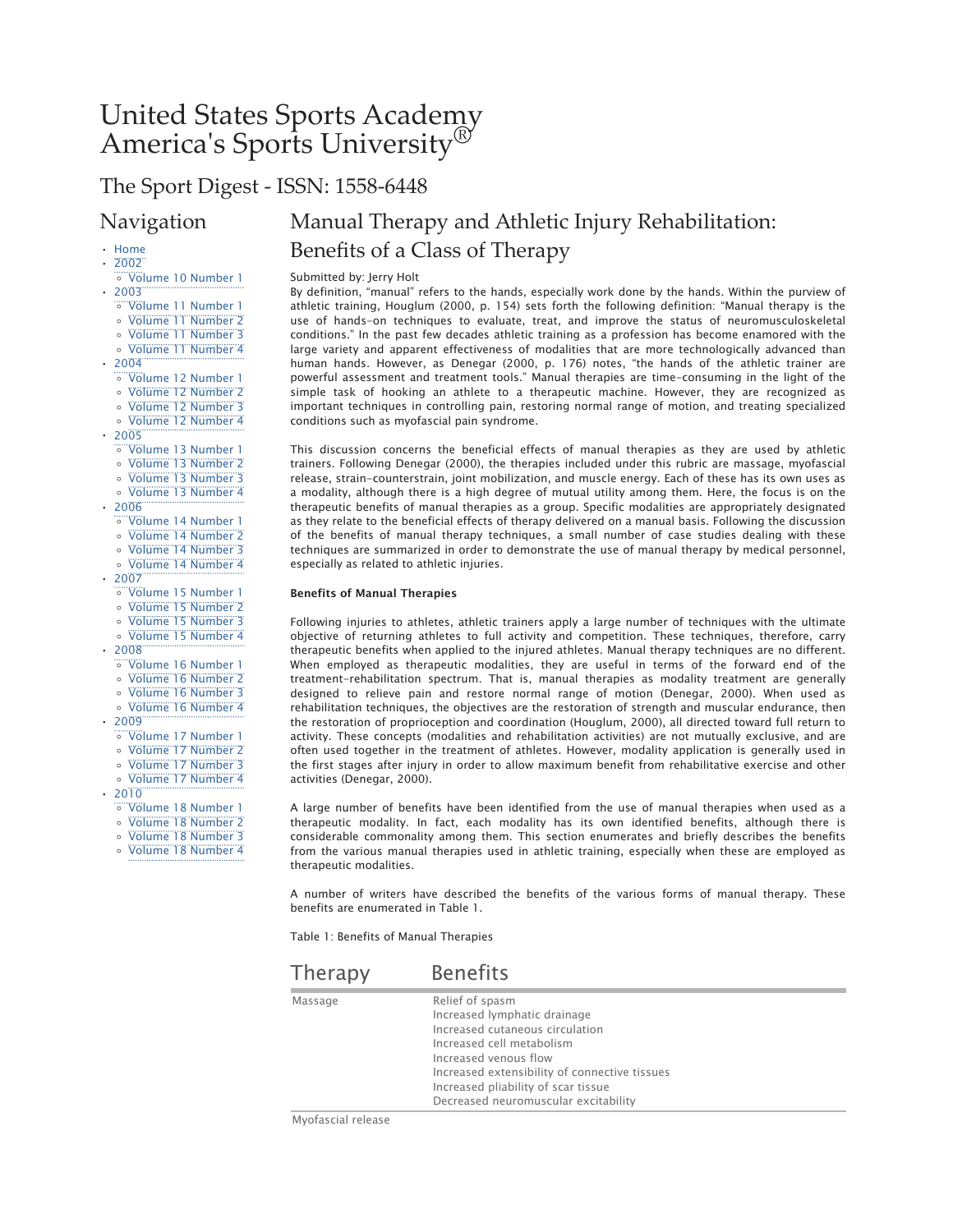| <b>Therapy</b>       | <b>Benefits</b>                                                                                                          |
|----------------------|--------------------------------------------------------------------------------------------------------------------------|
|                      | Relief of spasm<br>Decrease in gamma gain/relaxation of hypersensitivity to stretch<br>Relaxation of tight fascia        |
| Joint mobilization   | Restoration of correct joint function<br>Stimulation of joint receptors<br>Increased large-diameter afferent fiber input |
| Muscle energy        | Increased stretching of tight muscles/fascia<br>Strengthening of weakened muscles<br>Mobilization of restricted joints   |
| Strain-counterstrain | Reducing/arresting inappropriate proprioceptive activity                                                                 |

#### *Source: Amalgamated from Denegar (2000), Houglum (2000), and Prentice (2003)*

Massage is one of the most widely used manual therapies in sports medicine. Many therapeutic effects have been claimed for massage as a modality, to the extent that some claims of benefit are questioned by standard textbook discussions (see Denegar, 2000). However, the effects listed in Table 1 have generally been accepted as beneficial consequences of therapeutic massage. These include circulatory (lymphatic drainage, cutaneous and venous circulation), metabolic, neuromuscular, connective tissue, and analgesic effects. Massage techniques are being taught on an increasingly extensive basis in athletic training programs. In addition to the mechanical and physiological benefits of massage, it also may elicit therapeutic psychological responses (Prentice, 2003).

Myofascial release has arisen as a result of the development of increased attention to myofascial patterns (Fritz, 2000). A more gentle form of hands-on therapy than certain forms of massage or trigger point therapy, myofascial release aims at reducing pain and increasing muscle flexibility by realigning fascia and the muscle to which it is connected to a more normal condition. Indirect myofascial release reduces gamma gain, thereby allowing muscles and tendons to stretch farther. By removing stress from muscles through comfortable repositioning, output to gamma efferent nerves is diminished. Direct myofascial release gently stretches tight fascia, allowing fascia and muscle to relax, thereby improving stretch capability and range of motion.

Strain-counterstrain deals particularly with the relief of pain. By placing the affected segment in the position of minimum pain, then gradually moving the segment to neutral position, straincounterstrain seeks to relax tender points deep within muscles, tendons, ligaments, or fascia (Prentice, 2003). The stretch reflex explains the reason for the effectiveness of strain-counterstrain, as overstretched tender points are relaxed and pain is reduced. The major beneficial effect of straincounterstrain, therefore, is reestablishment of more appropriate proprioceptive activity, thus both reducing pain and allowing greater range of motion.

Joint mobilization is also a passive technique, primarily designed to restore normal range of motion in affected joints. By gently moving motion-restricted joints through a specific part of the range, joint receptors can be reeducated to allow a greater pain-free range of motion. Additionally, the lowvelocity passive movements of joint mobilization increase stimulation of the large-diameter afferent fibers, thus reducing pain. By passively moving an affected joint, the beneficial effects will also result in diminishing splinting by the athlete, and the pain-spasm cycle can be reduced, leading to restoration of the optimal length of muscles (American Academy of Orthopaedic Surgeons, 1991).

The last manual therapy to be reviewed here is muscle energy. This series of techniques requires more active participation by injured athletes than other manual therapy techniques, in that the athletes actively contract affected muscles against a counterforce. Isometric, concentric, and eccentric contractions are all used in restoring muscle and joint function (Houglum, 2000). Muscle energy techniques are often used in the treatment of lower back problems (Denegar, 2000). The primary benefits are provision of stretch to hypertonic muscles and fascia, strengthening of weak muscle, and increased mobilization in restricted joints (Woerman, 1989). Thus, the two primary functions of modality application, reduction of pain and increase in range of motion, are directly addressed through the application of muscle energy as a therapeutic modality.

#### Application: Case Studies

This section summarizes two case studies in which some form of manual therapy was used as a therapeutic modality. Obviously, there are many studies that could be cited and reviewed. However, these two provide examples of the use of manual therapy techniques in the healing process of physically active persons.

As reported by Ryterband (2000), a male 50-year old was injured while playing recreational volleyball. The player inverted his right foot when he landed on another player's foot after a jump. The injury was evaluated as sprains of the anterior talofibular and calcaneofibular ligaments, as well as damage to the distal fibula. There was ecchymosis, swelling, and limited range of motion in dorsiflexion, plantar flexion, inversion, and eversion. Initial treatment included RICE and self-medication with an NSAID. The therapist, a physician, used lymphatic drainage (a compressive massage technique) to reduce